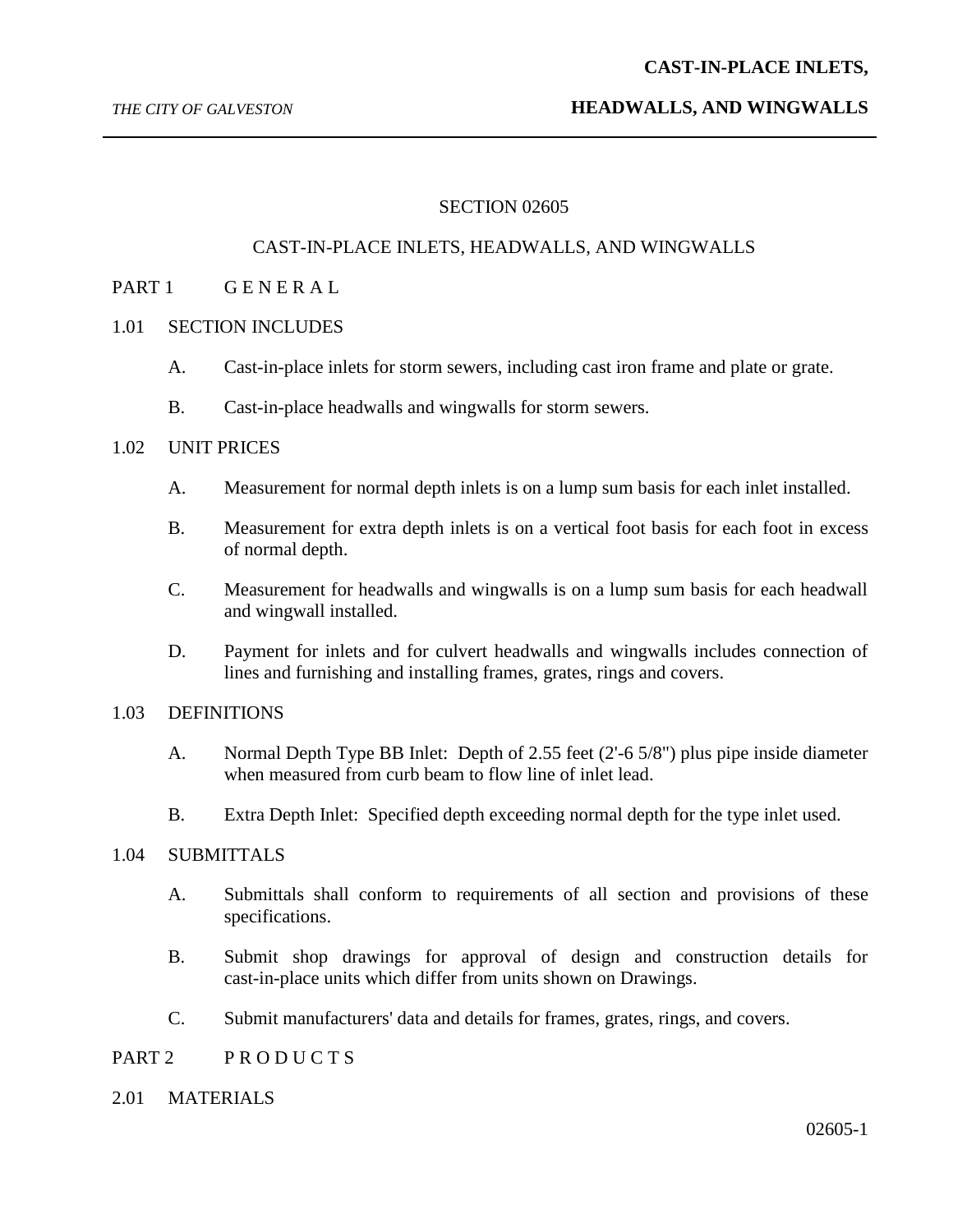## **CAST-IN-PLACE INLETS,**

- A. Concrete: Class A concrete with minimum compressive strength of 4000 psi conforming to requirements of Section 03305, unless otherwise indicated on Drawings or approved by the Owner's Representative.
- B. Reinforcing steel: Conform to requirements of Section 03305.
- C. Mortar: Conform to requirements of ASTM C270, Type S using Portland cement.
- D. Miscellaneous metals: Cast-iron frames, grates, rings, and covers conforming to requirements of Section 02603.
- E. Steel beams for Type BB inlets shall conform to ASTM A36.

# PART 3 EXECUTION

#### 3.01 EXAMINATION

- A. Verify lines and grades are correct.
- B. Verify compacted subgrade will support loads imposed by inlets.

#### 3.02 INSTALLATION

- A. Construct inlets, headwalls, and wingwalls complete in place to the dimensions, lines and grades as shown on Drawings.
- B. Excavate in accordance with requirements of Section 02227.
- C. The box section of inlet shall be constructed of Class A concrete.
- D. Forms will be required for both the outside and inside faces of concrete inlet walls; however, if the nature of the material excavated for the inlet is such that it can be hand trimmed to a smooth vertical face, the outside forms may be omitted with approval of the Owner's Representative.
- E. Place reinforcing steel to conform to details shown on the Drawings. Provide a positive means for holding steel cages in place during concrete placement. Welding of reinforcing steel is not permitted unless noted on the Drawings. The maximum variation in reinforcement position is plus or minus 10 percent of wall thickness or plus or minus 1/2 inch whichever is less. Regardless of variation, the minimum cover of concrete over reinforcement as shown on the Drawings shall be maintained.
- F. Chamfer exposed edges unless otherwise indicated on Drawings.
- 3.03 FINISHES